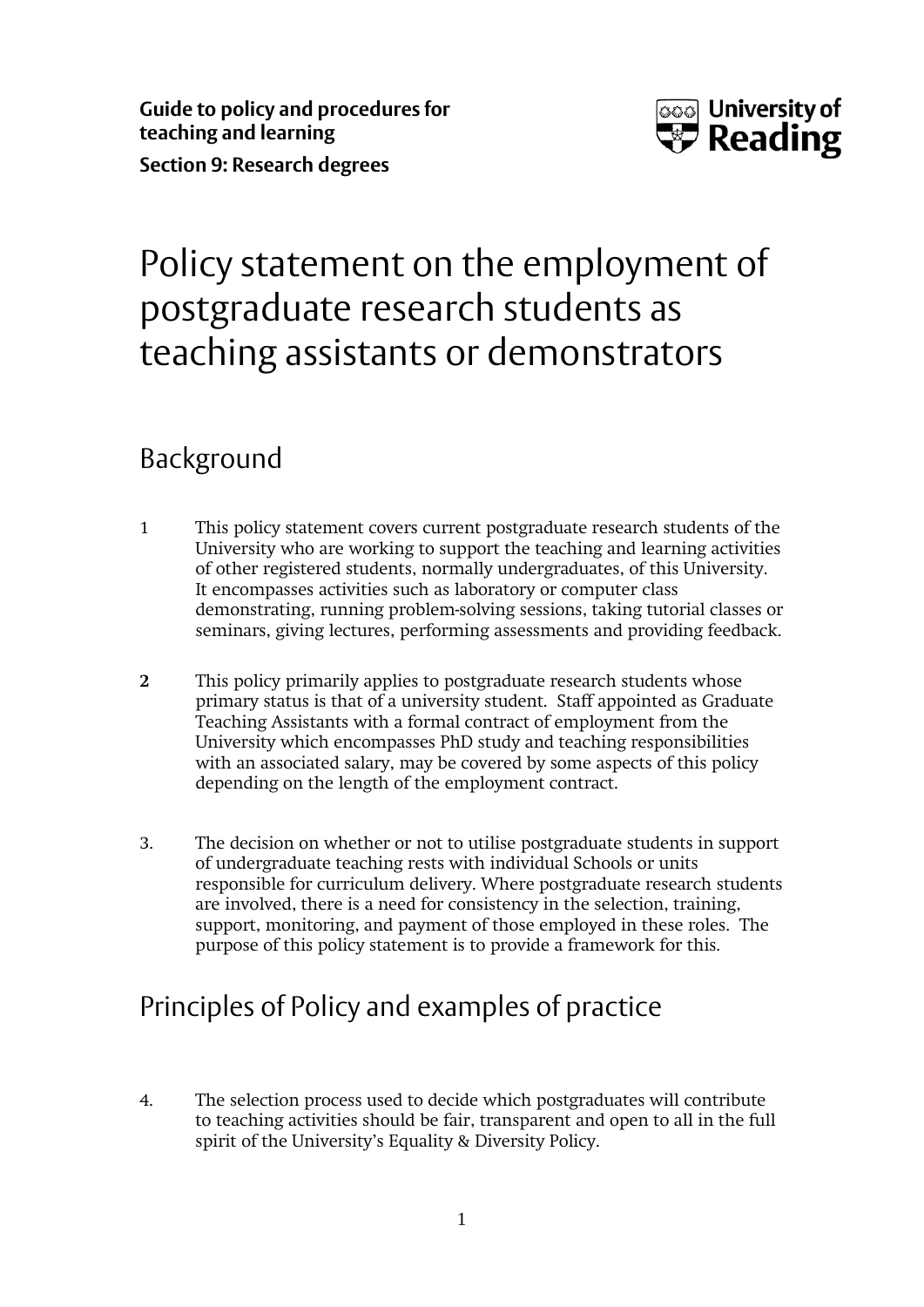- 5. Schools should determine the relevant criteria for selecting those who will contribute to teaching; for example, these might relate to year of study, area of expertise, or prior relevant experience. Schools should then issue an open invitation to appropriate postgraduates to express interest in the position/s available. They should provide the students with some written information about the associated duties, requirements and responsibilities.
- 6. The School Director of Teaching & Learning (SDTL), or his or her nominee, should be responsible for overseeing arrangements for appointing, training, supporting and monitoring those postgraduates who contribute to teaching.
- 7. The School Director of PGR Studies, and the relevant supervisor, should be informed about teaching allocations so that they can maintain an oversight of the overall workload of the postgraduates concerned.
- 8. As agreed by the University Board for Teaching and Learning on 22 November 2001, it is recommended that postgraduate research students in the University:

*"should be involved in no more than an average of six hours of teaching or demonstrating a week during academic terms, to include preparation time if substantial."*

- 9. It is important that any monitoring of overall workload of postgraduate research students who contribute to teaching includes consideration of preparation and assessment time in addition to student contact hours.
- 10. Any student employed by the University to support the teaching and learning of other students should be appropriately trained. The Centre for Quality Support and Development, in collaboration with the Graduate School, runs the Preparing to Teach course, which has been specifically designed to support postgraduate research students who contribute to teaching in the University. The normal expectation is that research students engaged in supporting teaching and learning should participate in, at least, the three core sessions of the course. The course can be accessed directly from the Centre or via the Graduate School's Reading Researcher Development Programme.

Many Schools and Departments, at their own discretion, supplement this central provision by arranging their own training, particularly for laboratory classes and demonstrating duties that might involve the use of specialist equipment. However, Schools and Departments may also wish to offer training which substitutes for centrally-provided training. Where this occurs, it is necessary to ensure that the replacement training adequately prepares students for the range of teaching duties they will undertake. Therefore, where Schools are intending to replace any central training with their own provision, they should inform the Dean of Postgraduate Research Studies.